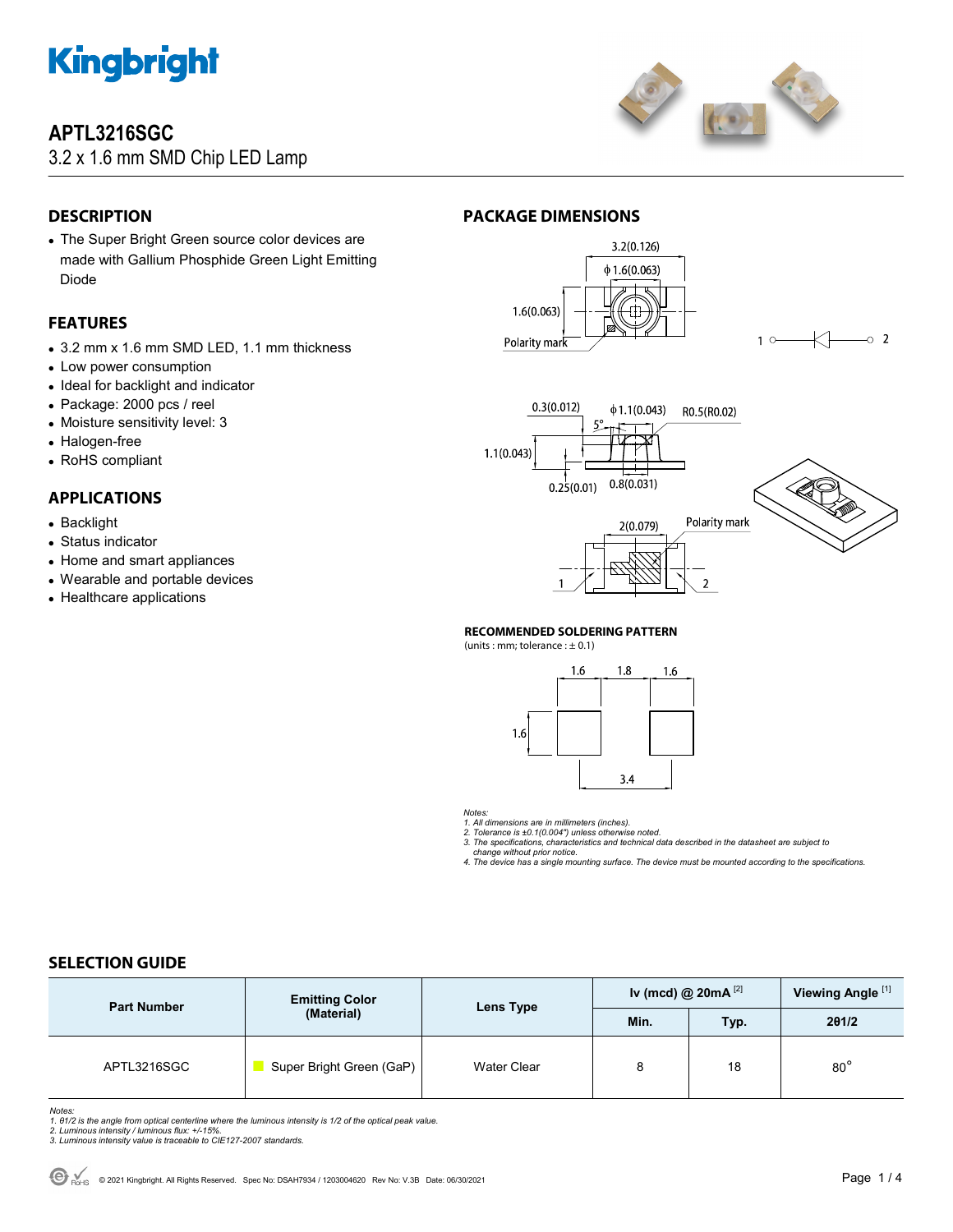# **Kingbright**

### **ELECTRICAL / OPTICAL CHARACTERISTICS at TA=25°C**

| <b>Parameter</b>                                    | Symbol                         |                       | Value |                          |      |
|-----------------------------------------------------|--------------------------------|-----------------------|-------|--------------------------|------|
|                                                     |                                | <b>Emitting Color</b> | Typ.  | Max.                     | Unit |
| Wavelength at Peak Emission $I_F$ = 20mA            | $\Lambda_{\rm peak}$           | Super Bright Green    | 565   | $\overline{\phantom{a}}$ | nm   |
| Dominant Wavelength $I_F = 20mA$                    | $\lambda_{dom}$ <sup>[1]</sup> | Super Bright Green    | 568   | $\overline{\phantom{0}}$ | nm   |
| Spectral Bandwidth at 50% Φ REL MAX<br>$I_F = 20mA$ | Δλ                             | Super Bright Green    | 30    | $\overline{\phantom{a}}$ | nm   |
| Capacitance                                         | С                              | Super Bright Green    | 15    | $\overline{\phantom{a}}$ | pF   |
| Forward Voltage $I_F$ = 20mA                        | $V_F$ <sup>[2]</sup>           | Super Bright Green    | 2.2   | 2.5                      | v    |
| Reverse Current ( $V_R$ = 5V)                       | l <sub>R</sub>                 | Super Bright Green    |       | 10                       | μA   |

*Notes:* 

1. The dominant wavelength (λd) above is the setup value of the sorting machine. (Tolerance λd : ±1nm. )<br>2. Forward voltage: ±0.1V.<br>3. Wavelength value is traceable to CIE127-2007 standards.<br>4. Excess driving current and

| Parameter                                | Symbol                  | Value          | Unit         |  |  |  |  |
|------------------------------------------|-------------------------|----------------|--------------|--|--|--|--|
| Power Dissipation                        | $P_D$                   | 62.5           | mW           |  |  |  |  |
| Reverse Voltage                          | $V_{R}$                 | 5              | $\vee$       |  |  |  |  |
| Junction Temperature                     | $T_{j}$                 | 110            | $^{\circ}$ C |  |  |  |  |
| Operating Temperature                    | $T_{op}$                | $-40$ to $+85$ | $^{\circ}$ C |  |  |  |  |
| Storage Temperature                      | $T_{\text{stg}}$        | $-40$ to $+85$ | $^{\circ}$ C |  |  |  |  |
| DC Forward Current                       | IF.                     | 25             | mA           |  |  |  |  |
| Peak Forward Current                     | $I_{FM}$ <sup>[1]</sup> | 140            | mA           |  |  |  |  |
| Electrostatic Discharge Threshold (HBM)  | -                       | 8000           | $\vee$       |  |  |  |  |
| 98:<br>40 Duty Cyclo, 0 1mg Bulgo Width. |                         |                |              |  |  |  |  |

## **ABSOLUTE MAXIMUM RATINGS at T<sub>A</sub>=25°C**

*Notes:* 

1. 1/10 Duty Cycle, 0.1ms Pulse Width.<br>2. Relative humidity levels maintained between 40% and 60% in production area are recommended to avoid the build-up of static electricity – Ref JEDEC/JESD625-A and JEDEC/J-STD-033.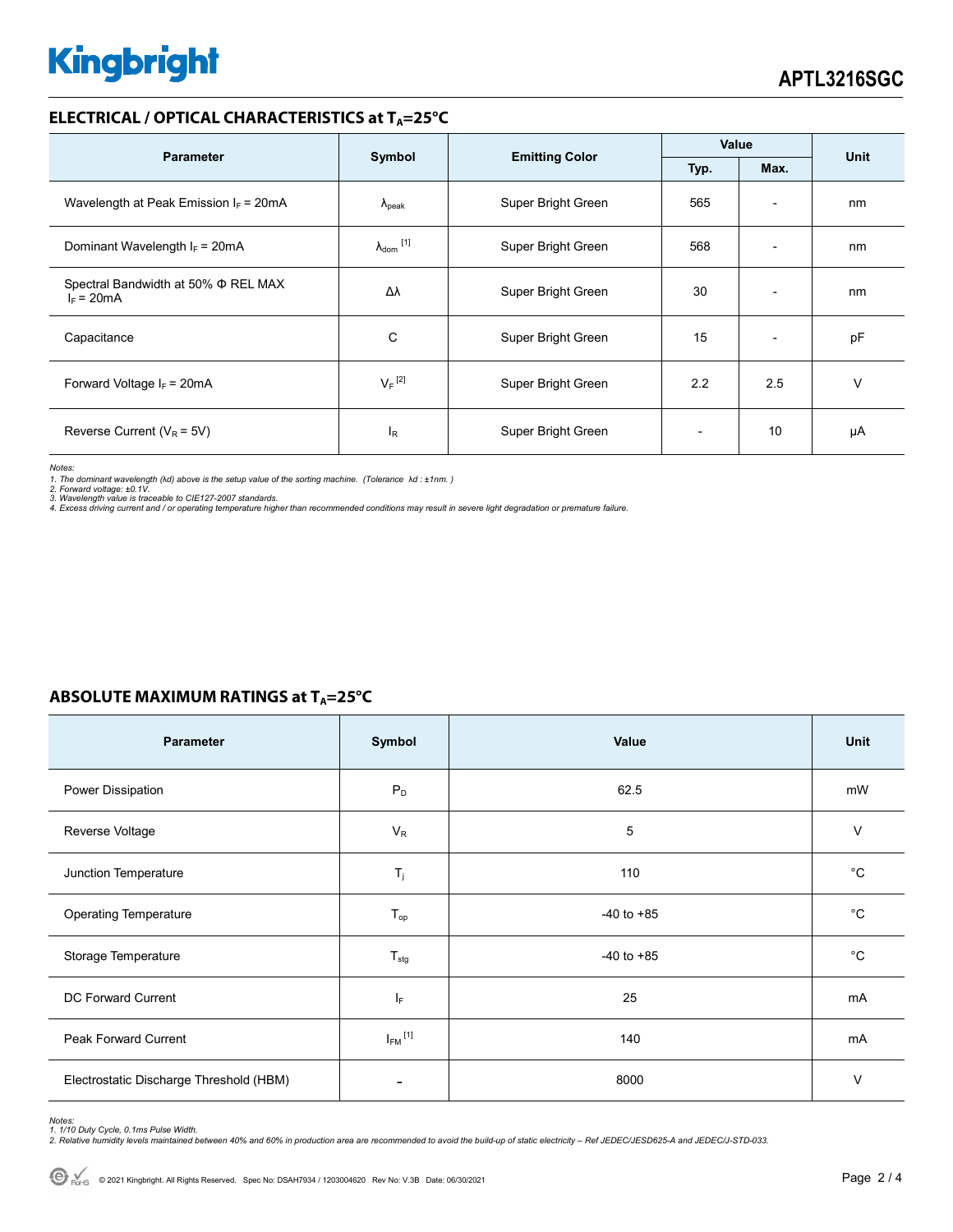# **Kingbright**

### **TECHNICAL DATA**



### **SPATIAL DISTRIBUTION**





### **REFLOW SOLDERING PROFILE for LEAD-FREE SMD PROCESS**



#### *Notes:*

- *1. Don't cause stress to the LEDs while it is exposed to high temperature.*
- 

**TAPE SPECIFICATIONS** (units : mm)



#### **REEL DIMENSION** (units : mm)



*<sup>2.</sup> The maximum number of reflow soldering passes is 2 times. 3. Reflow soldering is recommended. Other soldering methods are not recommended as they might cause damage to the product.*